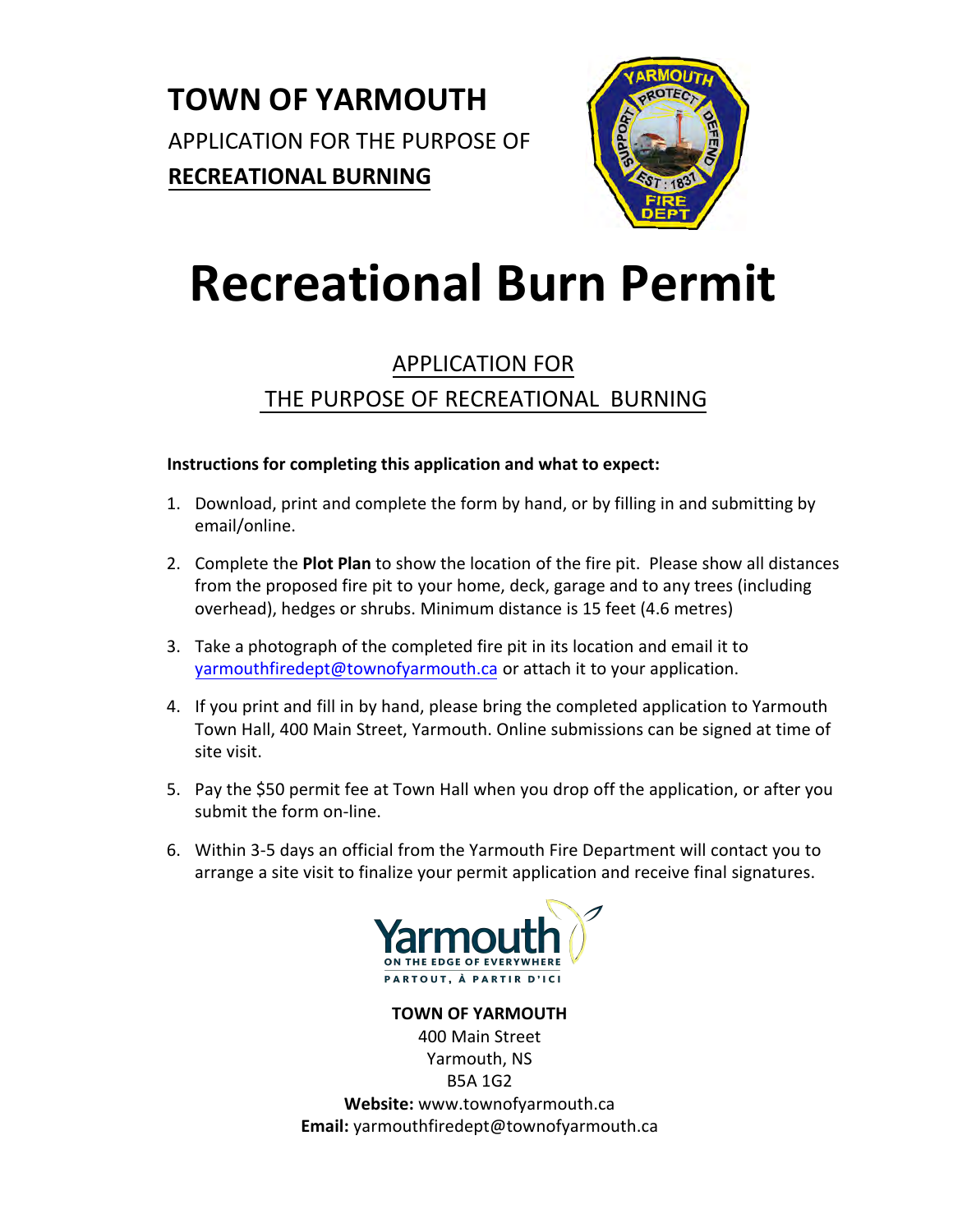# **APPLICATION FOR THE PURPOSE OF RECREATIONAL FIRE PERMIT**

|                                                                    | I AM THE PROPERTY OWNER $\Box$ |
|--------------------------------------------------------------------|--------------------------------|
| (Important: Applicant name must be same as signature below)        |                                |
| (This is the address where the fire pit/appliance will be located) |                                |
| MAILING ADDRESS:<br>(If different from above)                      |                                |
| TELEPHONE:                                                         | CELL:                          |

- 1. Please indicate the location of house and all out buildings, as well as the location of the fire pit/appliance on the plot plan provided on the next page this application. If submitting on-line, you can attach a photo/ sketch or email it to yarmouthfiredept@townofyarmouth.ca.
- 2. Please indicate all distances from combustibles, including overhead combustibles on your plan. Locations must be minimum of 15 feet (4.6 metres) from any combustibles.
- 3. A photograph of the fire pit/appliance in its completed location must be either emailed to yarmouthfiredept@townofyarmouth.ca or attached to this application.

|                          | , confirm that the information contained in this application is correct.                                                                                                                                                                                                                                                                     |
|--------------------------|----------------------------------------------------------------------------------------------------------------------------------------------------------------------------------------------------------------------------------------------------------------------------------------------------------------------------------------------|
|                          | (Please print applicant name)                                                                                                                                                                                                                                                                                                                |
|                          | I have read and understand the OPEN-AIR BURNING BYLAW, and agree to comply with the conditions contained                                                                                                                                                                                                                                     |
|                          | therein and fully realize that any breach of these conditions could result in my permit being revoked and/or a fine                                                                                                                                                                                                                          |
| being issued against me. |                                                                                                                                                                                                                                                                                                                                              |
|                          | I understand that the issuance of a permit shall not be deemed a waiver of the provisions of any                                                                                                                                                                                                                                             |
| (Initial here)           | municipal by-law or provincial statute.                                                                                                                                                                                                                                                                                                      |
|                          | In the event that a permit is approved, I further understand that any departure from the conditions of this<br>permit, any municipal by-law or provincial statute, could result in this permit being revoked and that, in this<br>event, I shall not be entitled to any claim, whatsoever, against the municipality or any official thereof. |
| Signature                | Date                                                                                                                                                                                                                                                                                                                                         |

**(Must be same as applicant above)**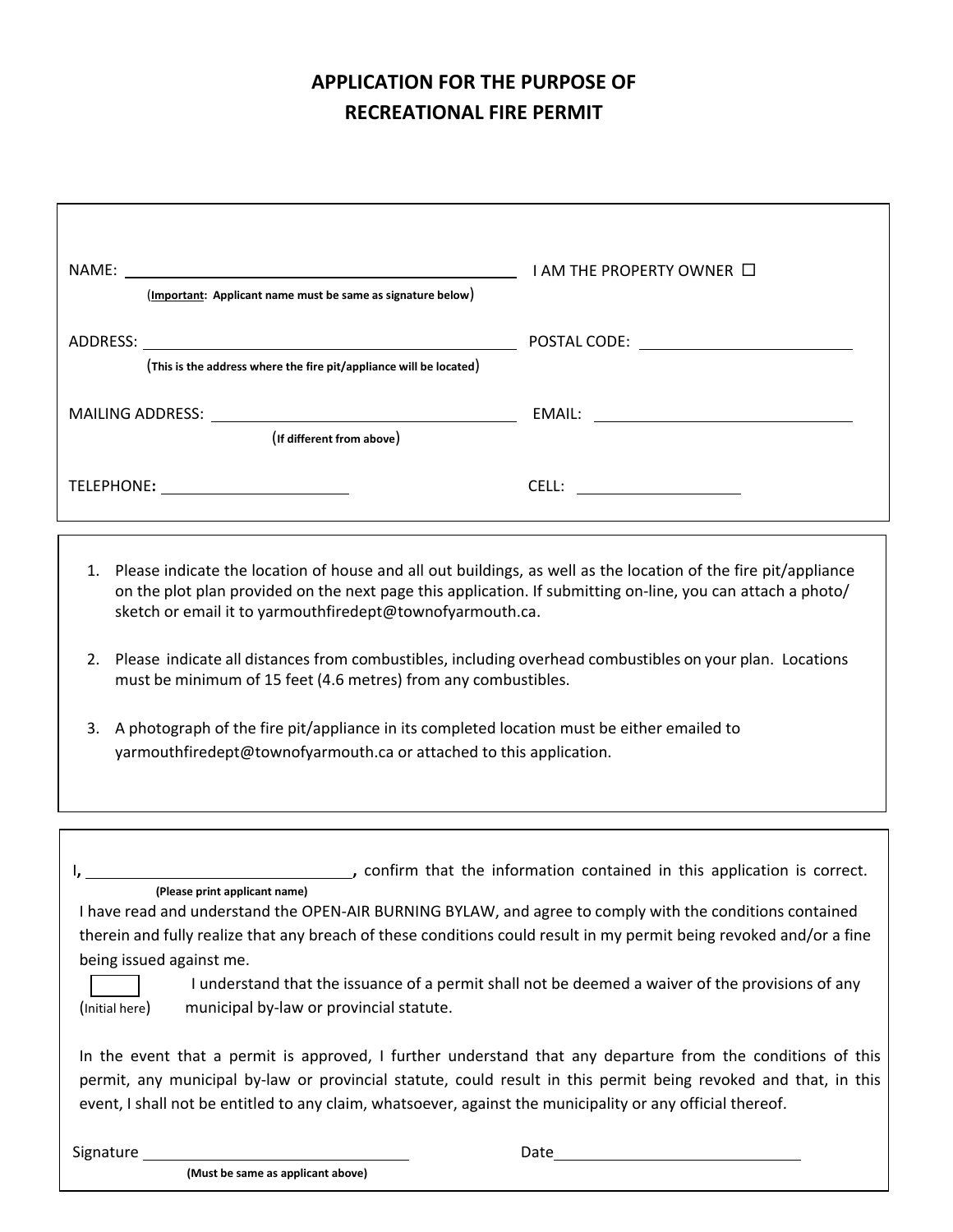Please indicate the location of fire pit/appliance in relation to house and all out buildings, including overhead combustibles such as tree branches in the box below. *Please include distance from fire pit/appliance to combustibles.* **PLEASE NOTE:** If submitting on-line, you can add an image or email your sketch.

|  |  |  | <b>Street or Road Name:</b> |
|--|--|--|-----------------------------|
|--|--|--|-----------------------------|

**Additional Information:** 

**Email Application Now**

| <b>OFFICE USE ONLY - TO BE COMPLETED POST INSPECTION</b> |                                        |  |  |  |  |
|----------------------------------------------------------|----------------------------------------|--|--|--|--|
| Inspection Date _____________________                    |                                        |  |  |  |  |
| 911/Civic Address posted                                 |                                        |  |  |  |  |
| Follow-up Required $\Box$ Yes $\Box$ No                  | Approved $\Box$<br>Not Approved $\Box$ |  |  |  |  |
|                                                          |                                        |  |  |  |  |
| <b>Comments/Recommendations:</b>                         | <b>Homeowner</b>                       |  |  |  |  |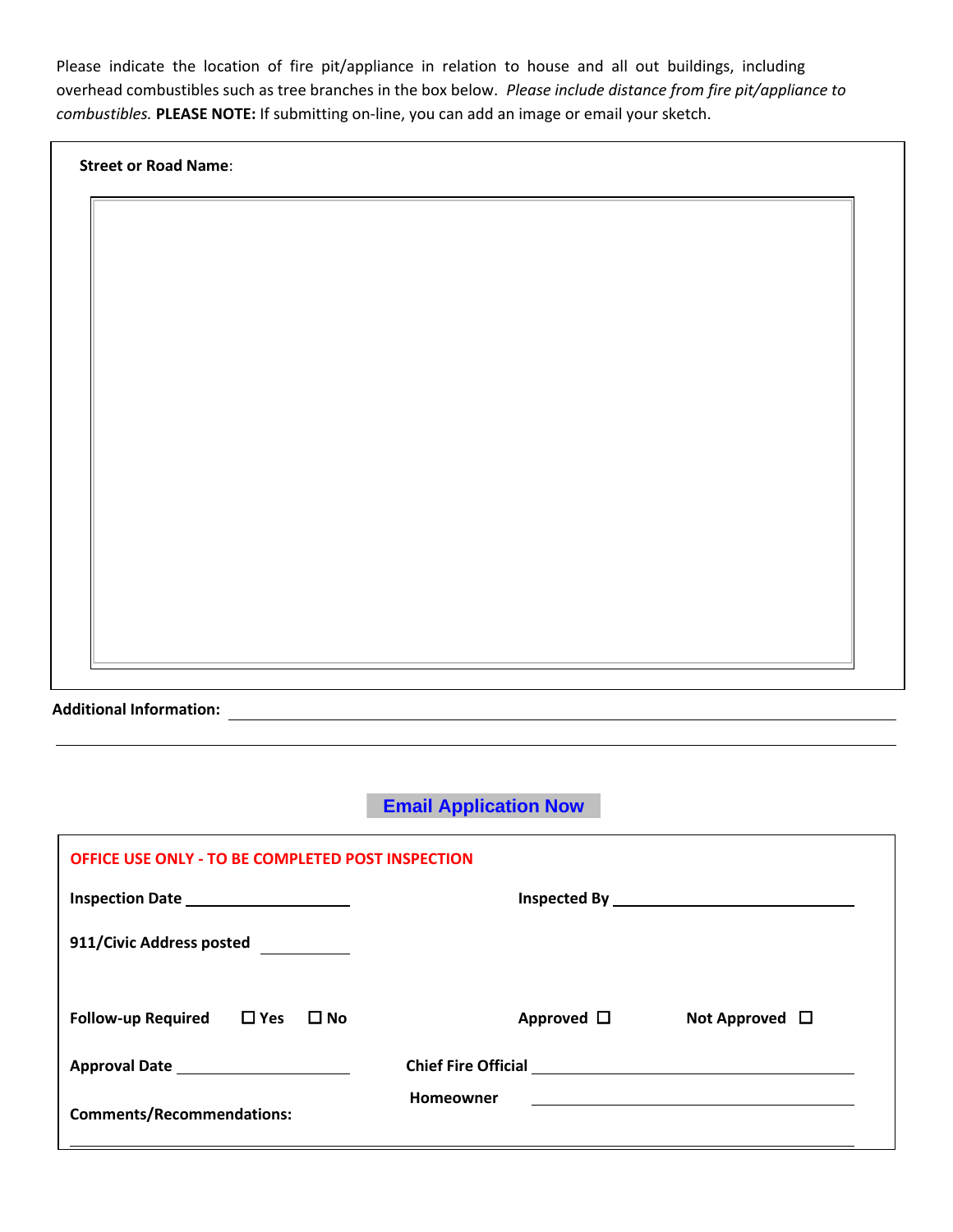TOY 79



#### **1.0 STATEMENT**

This bylaw shall be known as the "Open-Air Burning Bylaw".

#### **2.0 PURPOSE**

This Bylaw is intended to promote public health, safety and protect the welfare of the inhabitants of the Town of Yarmouth from air pollution, nuisances and fire hazards associated with outdoor burning, while permitting burning in Outdoor Wood Burning Appliances when appropriate conditions are met.

#### **3.0 DEFINITIONS**

#### **3.1** Adverse Effect includes:

- a. impairment of the quality of the natural environment for any use that can be made of it
- b. injury or damage to property or to plant or animal life
- c. harm or material discomfort to any person
- d. an adverse effect on the health of any person
- e. impairment of the safety of any person
- f. rendering any property or plant or animal life unfit for human use
- g. loss of enjoyment of normal use of property
- h. interference with the normal conduct of business
- i. nuisances including but not limited to excessive smoke, odour, dust, airborne sparks, embers or reduced visibility on roadways or airfields.
- **3.2 Air Quality Advisory** is a public health warning issued through the media by Environment Canada or the Province of Nova Scotia during periods of deteriorated air quality due to smog or if standards for ozone or fine particulate matter are exceeded.
- **3.3 Clean Dry Wood** means firewood and wood waste that has been allowed to dry. "Dry" means moisture content less than 20 per cent.
- **3.4 Fire Chief** means the Fire Chief of the Yarmouth Fire Department or a person designated by the Fire Chief.
- **3.5 Open Burning or Open-Air Burning** means any fire or burning practice that is conducted outside a building, but does not include the following:
	- a. the operation of welding or similar equipment
	- b. the operation of a coal or wood-fired locomotive or boat
	- c. an appliance which is fueled by natural gas, propane, charcoal, briquettes, including but not limited to a manufactured or non-manufactured barbeque, fireplace or fire pit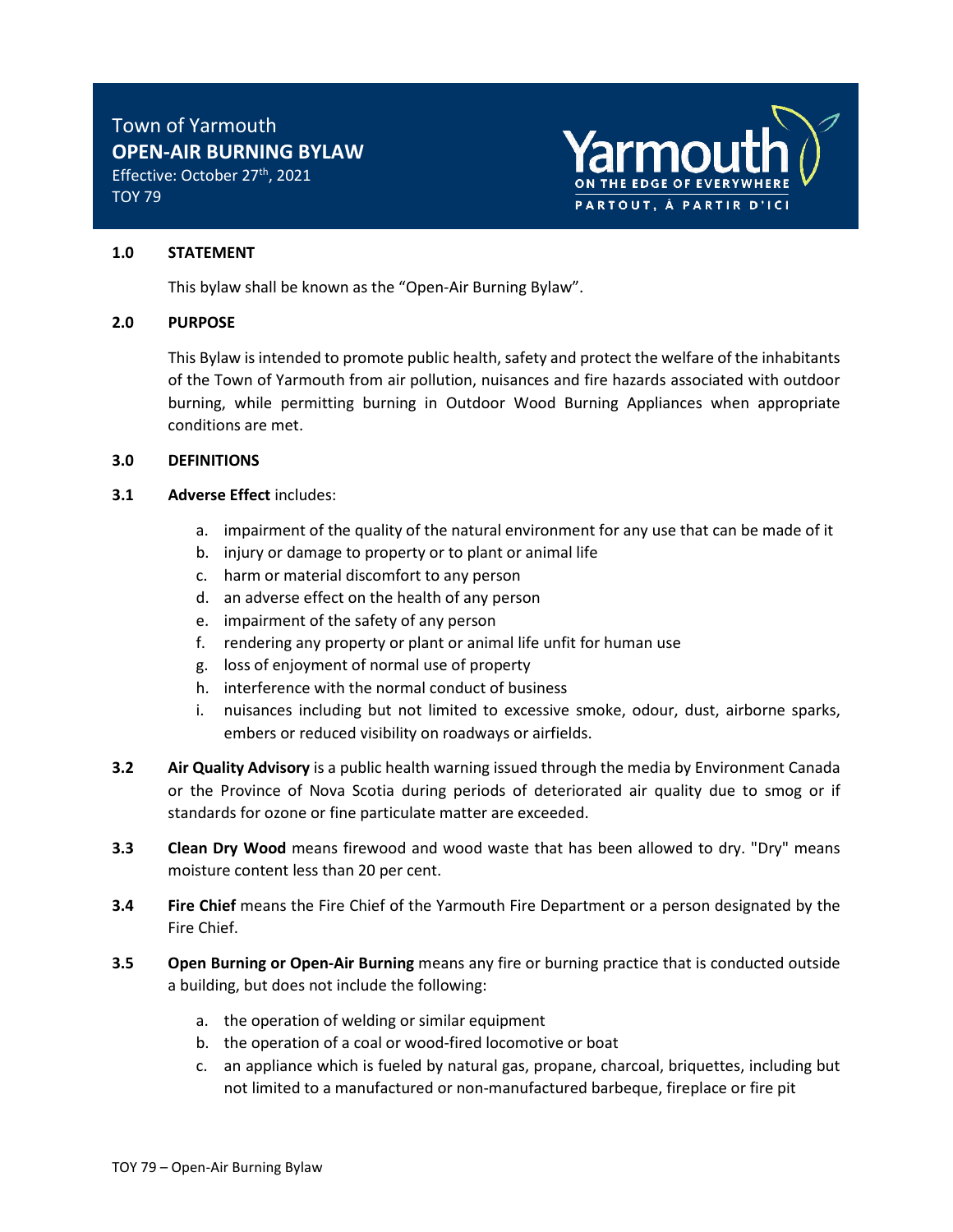- d. burning of materials for fire suppression training, testing of firefighting equipment or law enforcement purposes.
- **3.6 Outdoor Wood Burning Appliance** means a: manufactured wood burning appliance designed to hold a small fire, not exceeding one metre (3.2 feet) in any direction, equipped with a spark arrestor screen with no opening larger than 9.7mm (3/8 inch) to prevent sparks from leaving the appliance, which may include site-built masonry fireplace, fire pit, chimenea, clay or metal fireplace, portable wood-burning devices used for outdoor recreation or heating, or other enclosed container used outdoors and not fuelled by natural gas or propane; but does not include pellet fuelled barbeques or industrial 'wood-waste' combustors.*.*
- **3.7** Owner means the person who owns the property on which an Outdoor Wood Burning Appliance is installed.
- **3.8 Waste** includes garbage or refuse materials from residential, commercial, agricultural, industrial, or institutional establishment.
- **3.9 Wood waste** means, tree trunks, tree branches, brush, or wood products that do not contain:
	- a. chromated copper arsenate, ammoniacal copper arsenate, pentachlorophenol, creosote, pesticides, or paint
	- b. easily removable hardware, fittings and attachments, unless they are predominantly wood or cellulose
	- c. plywood or composite wood products containing varnish or glue
	- d. an upholstered article
	- e. an article to which a rigid surface treatment is affixed or adhered, unless the rigid surface treatment is predominantly wood or cellulose.

#### **4.0 APPLICABILITY**

This Bylaw applies to all outdoor open-air burning within the Town of Yarmouth except:

- a. Grilling or cooking using charcoal, wood pellets or propane in cooking or grilling appliances, including barbeques.
- b. Use of propane, acetylene, natural gas, gasoline or kerosene in a device intended for heating, construction or maintenance activities.
- c. Emergency safety/signaling flares or industrial flares used for the combustion of flammable gases.
- d. Burning of materials for law enforcement activities as authorized by the local authority or other law enforcement authority.
- e. Burning of explosive or dangerous material by police or other public safety organization for which there is no other safe means of disposal.

#### **5.0 GENERAL PROHIBITION OF OPEN-AIR BURNING**

**5.01** Open-air burning is prohibited in the Town of Yarmouth unless the burning is specifically exempted in this bylaw.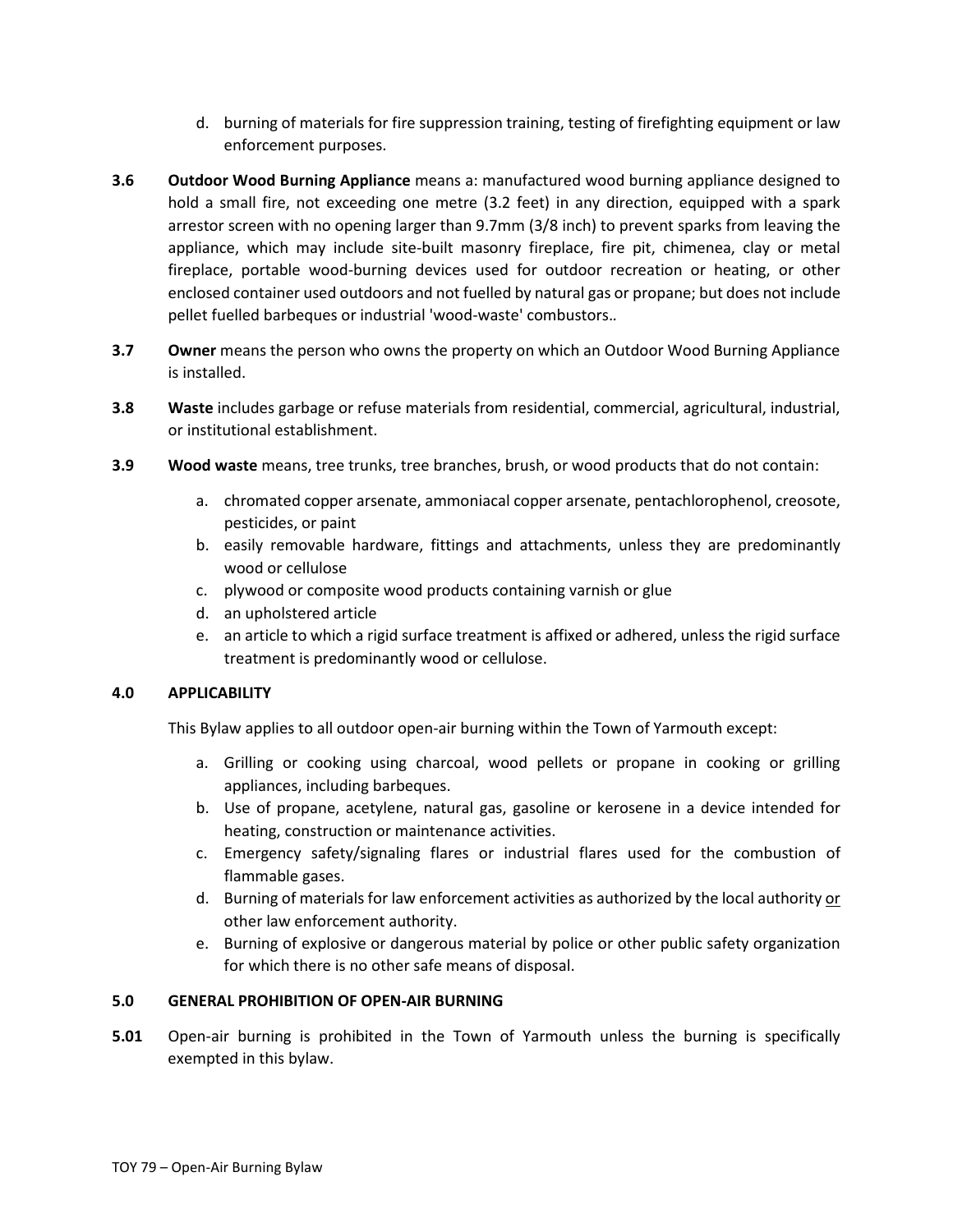- **5.02** Open-air burning in an Outdoor Wood Burning Appliance may be permitted in the Town of Yarmouth, in accordance with all of the following provisions:
	- a. Every owner of an Outdoor Wood Burning Appliance shall obtain an annual fire permit from the Fire Chief prior to burning.
	- b. The Outdoor Wood Burning Appliance shall be located at least 4.6 meters (15 feet) from any nearby structure.
	- c. The Outdoor Wood Burning Appliance shall not be located in a front yard, and shall be at least 4.6 meters (15 feet) from any property boundary line.
	- d. The Outdoor Wood Burning Appliance shall be located at least 4.6 meters (15 feet) from any forest or dry vegetation.
	- e. The Outdoor Wood Burning Appliance shall not be used to burn Waste.
	- f. The Outdoor Wood Burning Appliance shall burn only Clean Dry Wood.
	- g. The Outdoor Wood Burning Appliance shall not be placed on wood decks, used on or in enclosed patio decks, or under overhangs.
	- h. A spark arrestor screen shall be used at all times while burning in an Outdoor Wood Burning Appliance.
	- i. The Outdoor Wood Burning Appliance's manufacturer instructions are followed.
- **5.03** No person conducting open-air burning shall create an Adverse Effect.
- **5.04** Notwithstanding any of the provisions of this bylaw, if at any time in the opinion of the Fire Chief, it is necessary for the prevention of fire spreading or nuisance, that any fire should be extinguished, the person responsible for, or in charge of, or on whose property the fire is located, shall forthwith extinguish the fire on notice of the Fire Chief to do so, or the Fire Chief may take such steps as he/she deems necessary to cause any such fire to be extinguished forthwith.
- **5.05** No open-air burning shall be undertaken during periods when Environment Canada or Nova Scotia Environment have issued an Air Quality Advisory applicable to the area, and no burning shall take place if it is foggy.
- **5.06** Daily Restrictions: The Fire Chief or Nova Scotia Lands and Forestry may declare a burn restriction such as a Fire Ban or No-Burn Day against outdoor burning when atmospheric conditions or local circumstances make such fires hazardous, including the discharge of fireworks. The public shall be notified daily, whether a burn restriction is in effect on the Town of Yarmouth website, and such other means as the Fire Chief may deem advisable.
- **5.07** Open-air burning must not be started any earlier than 7:00pm Monday to Friday, and not earlier than 2:00pm on weekends or holidays, or such other time as determined by the Fire Chief, and be extinguished by 12:00am (midnight).
- **5.08** No burning shall take place when wind speeds are 20km/h or higher.
- **5.09** No materials may be burned upon any street, curb, gutter or sidewalk or on the ice of a lake, pond, stream or body of water.
- **5.10** Open-air burning shall be constantly attended and supervised by a competent person of at least eighteen (18) years of age to ensure that the fire is kept under control. The person shall have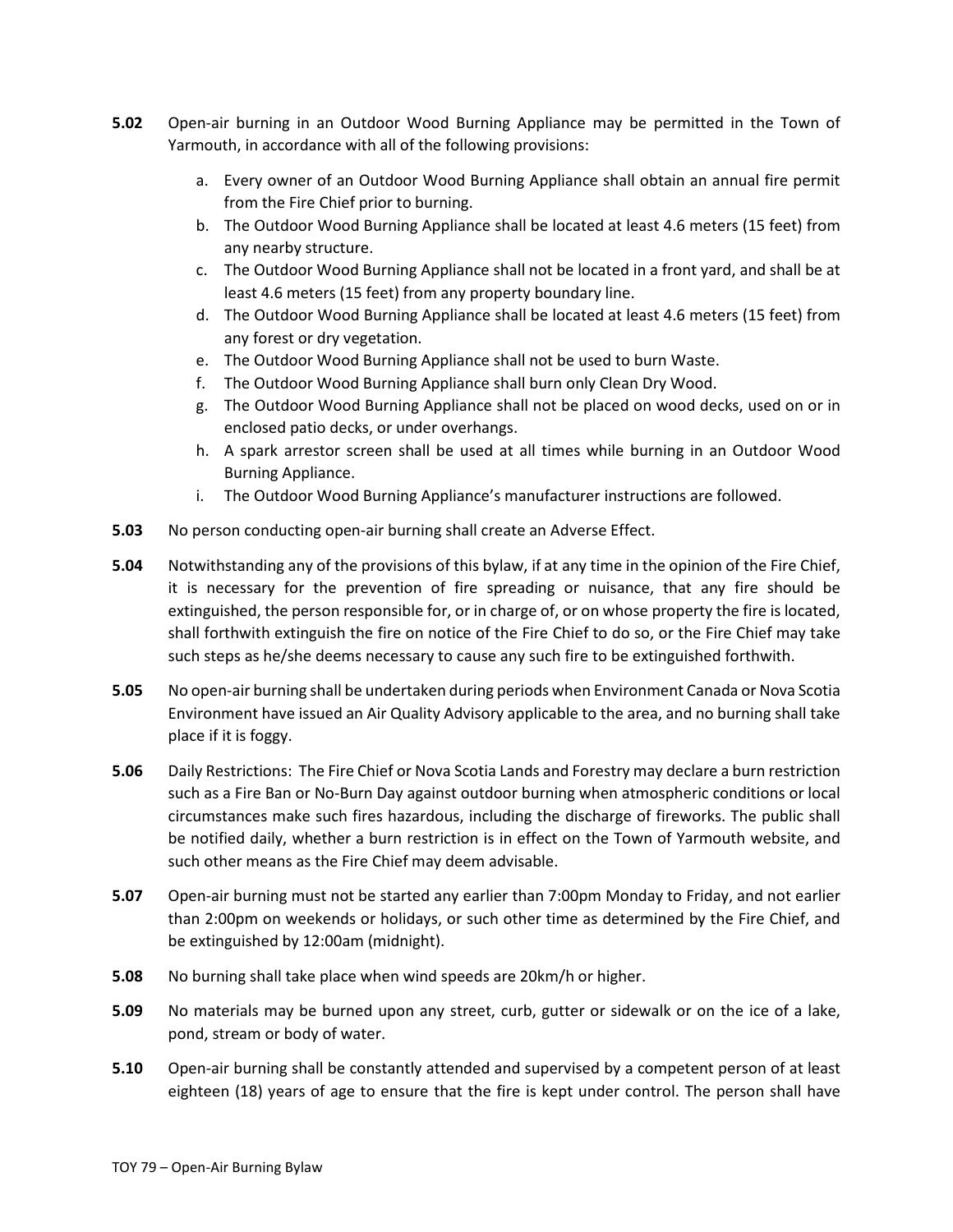readily available for use such fire extinguishing equipment as may be necessary for the total control of the fire.

- **5.11** Prior to leaving the site, the open-air burn shall be completely extinguished by soaking the material with water. Ashes from the open-air burn shall be cold prior to the site being vacated.
- **5.12** No person shall allow or permit a fire to spread beyond an approved Outdoor Wood Burning Appliance.
- **5.13** No property shall be permitted for more than one Outdoor Wood Burning Appliance.

#### **6.0 OPEN-AIR BURNING OF WASTE**

Open-air burning of waste from residential, commercial, agricultural, or industrial establishment is prohibited in the Town of Yarmouth.

#### **7.0 FIRE EXTINGUISHING**

Open-Air fires shall forthwith be extinguished when atmospheric conditions cause any or all of the following:

- a. The possible spread of the fire beyond the Outdoor Wood Burning Appliance
- b. Any odour to such an extent or degree so as to cause discomfort to the persons in the immediate areas
- c. Excessive smoke
- d. A decrease in the visibility on any highway, roadway or airfield
- e. Any other adverse effect.

#### **8.0 FIRE PERMITS, COMPLAINTS AND ENFORCEMENT**

- **8.1** No person shall light or be in charge of an open-air burning fire, or be the owner of a property on which an open-air fire occurred, without first obtaining a permit issued by the Fire Chief.
- **8.2** The fee for an annual fire permit shall be \$50.00.
- **8.3** Fire Permits may only be issued in the name of the property owner.
- **8.4** No more than one fire permit shall be granted per property.
- **8.5** A burning permit issued under this section shall require compliance with all applicable provisions of this bylaw and any additional special restrictions deemed necessary to protect public health and safety.
- **8.6** When weather conditions warrant, the Fire Chief may temporarily suspend issuing burning permits and may temporarily suspend previously issued burning permits for open-air burning.
- **8.7** Any violation of the conditions of a burning permit shall be deemed a violation of the Open Burning Bylaw. Any violation of this bylaw or the burning permit shall void the permit.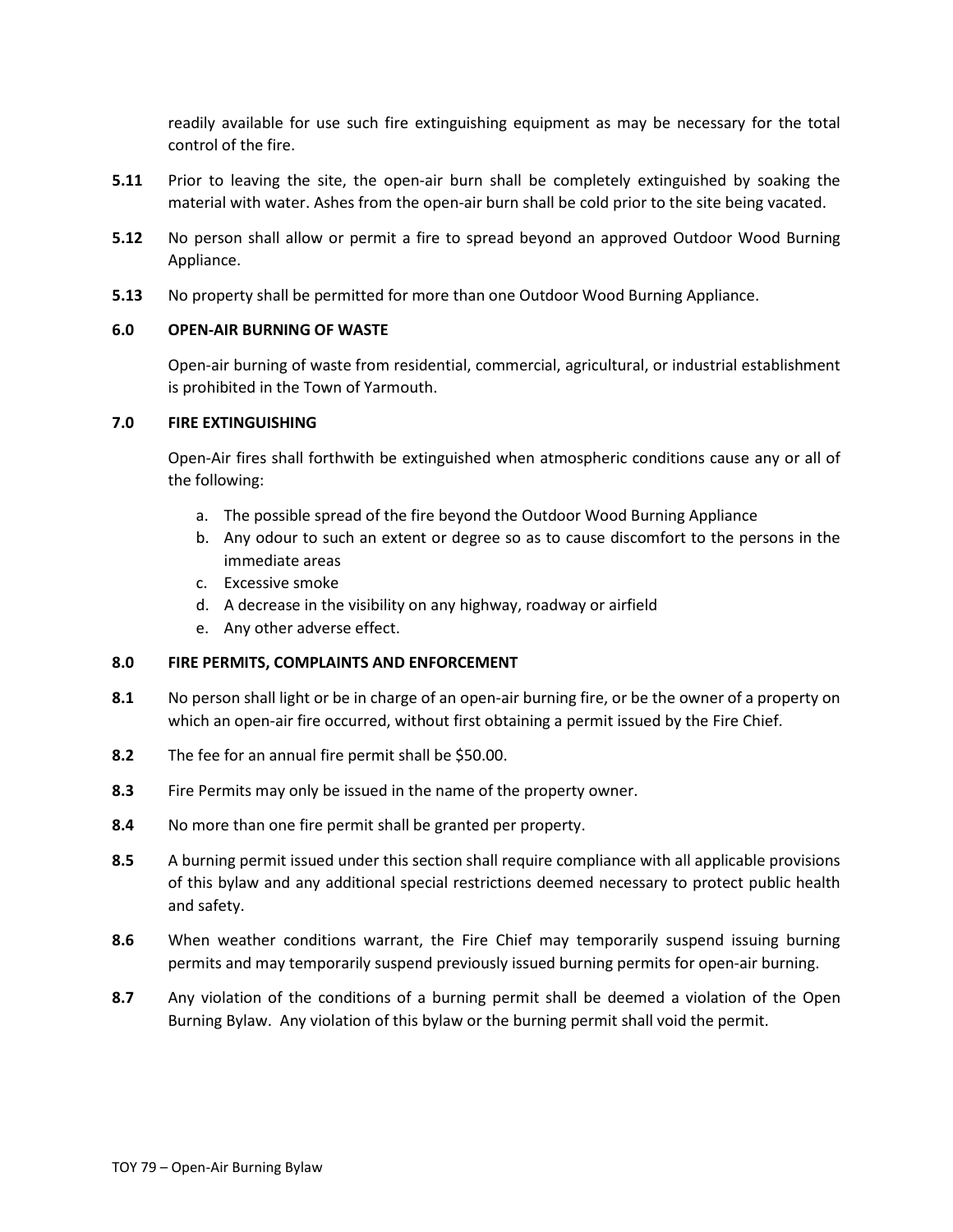#### **9.0 RESPONSE TO COMPLIANTS**

- **9.1** The person responsible for an open-air burn shall make a reasonable effort to respond to local resident complaints received about smoke issues.
- **9.2** The person responsible for conducting an open-air burn shall extinguish the fire if it creates an adverse effect at any time.
- **9.3** If the Town of Yarmouth receives complaints about an open-air burn, a Municipal Bylaw Enforcement Officer or other Authority may enter the land to inspect and extinguish the fire.

#### **10.0 INSPECTIONS AND ENFORCEMENT**

- **10.1** A Bylaw Enforcement Officer, or other Local Authority, may enter on land at any reasonable time for the purpose of carrying out an inspection to determine whether this bylaw or an Order to Discontinue Activity is being complied with.
- **10.2** The Bylaw Enforcement Officer or other Local Authority may order the owner to extinguish any open-air burn at any time and the owner shall extinguish the fire; or the Local Authority or his designate may take the necessary steps to do so.

#### **11.0 LIABILITY**

- **11.1** Any person who fails to comply with a permit issued hereunder or any other provision of this bylaw shall be liable to a penalty of not less than two hundred and fifty dollars (\$250.00) and not more than ten thousand dollars (\$10,000).
- **11.2** In addition to any fine or imprisonment imposed, the Court or Judge may order the person convicted to pay all expenses incurred in correcting the contravention of the bylaw or any damages associated with such contravention.
- **11.3** Where any person is in contravention of any provision of this bylaw, the Fire Chief may direct in writing that the contravention be remedied in the manner and within the time specified.
- **11.4** Upon the failure of the person to comply with such notice, the Fire Chief may order the remedy, and recover the cost of such work from the property owner.
- **11.5** The Town's cost to remedy the contravention pursuant to any provision of the bylaw shall constitute a lien against the property owner which shall be applied and enforced in the same manner as for rates and taxes under the Municipal Government Act.

#### **Clerk's Annotation for Official Bylaw Book**

Date of Adoption: October 14<sup>th</sup>, 2021

I certify that this 'Open-Air Burning Bylaw' was adopted by Council as indicated above.

Town Clerk: Date: Date: Date: